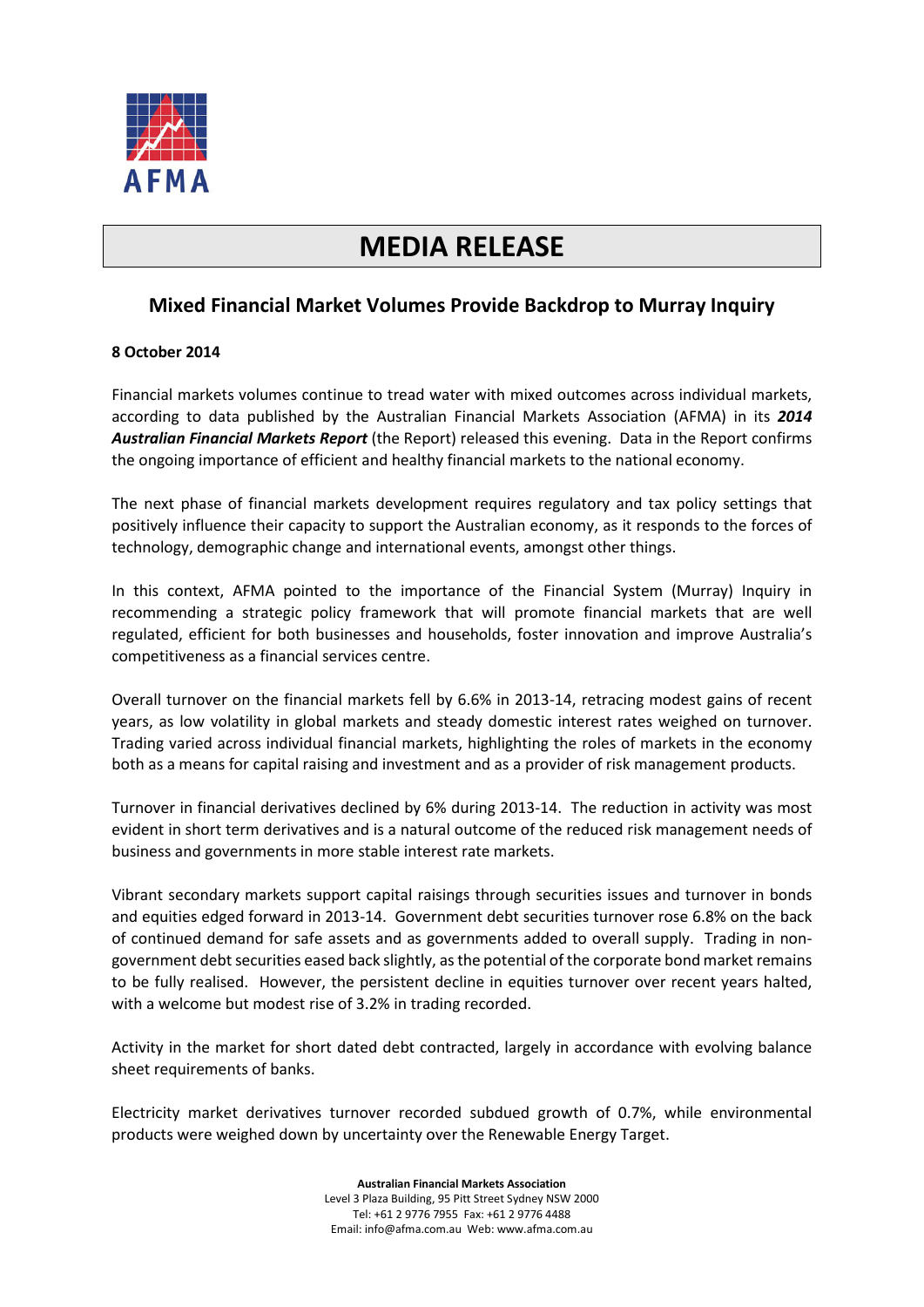#### **Notes for Editors:**

The Australian Financial Markets Association (AFMA) is the leading industry association promoting efficiency, integrity and professionalism in Australia's financial markets and provides leadership in advancing the interests of all market participants. These markets are an integral feature of the economy and perform the vital function of facilitating the efficient use of capital and management of risk. Market participants perform a range of important roles within these markets, including financial intermediation and market making.

AFMA represents over 120 members, including Australian and international banks, leading brokers, securities companies, state government treasury corporations, fund managers, traders in electricity and other specialised markets and industry service providers.

Contact details for further information:

David Lynch Chief Executive Officer +61 2 9776 7991 0411694288 [dlynch@afma.com.au](mailto:dlynch@afma.com.au)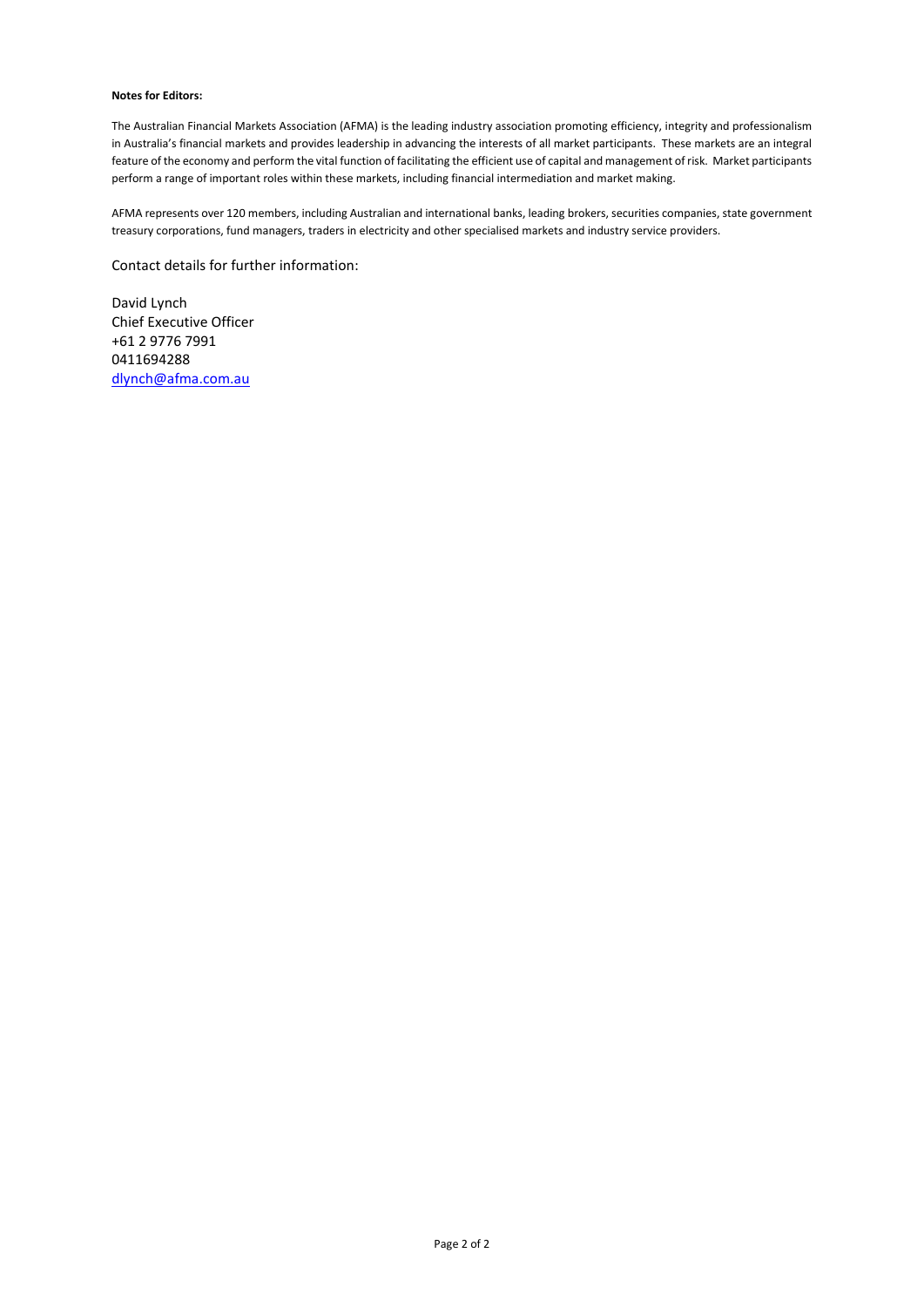## **The Australian Financial Markets Annual Turnover Summary By Market (AUD billion)**

|                                       | 2009-10 | 2010-11 | 2011-12 | 2012-13 | 2013-14 | % change |
|---------------------------------------|---------|---------|---------|---------|---------|----------|
| <b>OTC MARKETS</b>                    |         |         |         |         |         |          |
| <b>Government Debt Securities</b>     | 928     | 1,483   | 1,758   | 1,778   | 1,899   | 6.8      |
| Non Government Debt Securities        | 675     | 908     | 592     | 777     | 772     | (0.7)    |
| Negotiable & Transferable Instruments | 4,112   | 3,676   | 3,675   | 3,271   | 2,784   | (14.9)   |
| Repurchase Agreements                 | 5,418   | 7,364   | 7,525   | 7,864   | 6,011   | (23.6)   |
| Swaps <sup>a</sup>                    | 5,923   | 6,809   | 9,848   | 10,495  | 10,461  | (0.3)    |
| Overnight Index Swapsb                | 3,000   | 5,313   | 8,703   | 8,894   | 7,198   | (19.1)   |
| <b>Forward Rate Agreements</b>        | 4,519   | 5,857   | 6,184   | 5,937   | 3,893   | (34.4)   |
| <b>Interest Rate Options</b>          | 379     | 370     | 516     | 475     | 565     | 18.8     |
| <b>Credit Derivatives</b>             | 280     | 321     | 398     | 229     | 230     | 0.3      |
| Foreign Exchange                      | 41,436  | 44,517  | 39,923  | 42,403  | 42,914  | 1.2      |
| <b>Currency Options</b>               | 706     | 730     | 927     | 1,274   | 1,083   | (15.0)   |
| <b>Total OTC</b>                      | 67,376  | 77,348  | 80,049  | 83,397  | 77,809  | (6.7)    |

#### **Exchange Traded Markets**

| Equities                     |        |        |        |        |        |        |
|------------------------------|--------|--------|--------|--------|--------|--------|
| <b>Shares</b>                | 1,359  | 1,339  | 1,185  | 1,151  | 1,188  | 3.2    |
| Options                      | 504    | 681    | 816    | 862    | 697    | (19.2) |
| Sub-Total                    | 1,864  | 2,020  | 2,001  | 2,013  | 1,885  | (6.4)  |
| <b>Futures</b>               |        |        |        |        |        |        |
| <b>Futures</b>               | 32,857 | 45,927 | 44,846 | 48,245 | 45,075 | (6.6)  |
| Options                      | 324    | 507    | 310    | 437    | 415    | (5.1)  |
| Sub-Total                    | 33,181 | 46,434 | 45,157 | 48,682 | 45,490 | (6.6)  |
| <b>Total Exchange Traded</b> | 35,045 | 48,454 | 47,158 | 50,696 | 47,375 | (6.6)  |
|                              |        |        |        |        |        |        |

| <b>ALL FINANCIAL MARKETS</b> | 102.421<br>125,802 | 127,207 | (6.6)<br>134.093<br>125,184 |
|------------------------------|--------------------|---------|-----------------------------|
|------------------------------|--------------------|---------|-----------------------------|

#### **Energy Markets**

Electricity (million megawatt hours)

| Electricity (million megawatt nours)          |      |      |      |      |      |        |
|-----------------------------------------------|------|------|------|------|------|--------|
| <b>OTC Electricity Derivatives</b>            | 221  | 315  | 227  | 291  | 251  | (13.8) |
| <b>Electricity Futures and Options</b>        | 399  | 549  | 437  | 342  | 387  | 13.1   |
| <b>Total Electricity</b>                      | 620  | 864  | 664  | 633  | 637  | 0.7    |
| Environmental Products (million certificates) |      |      |      |      |      |        |
| Renewable Energy Certificates                 | 21.5 | 47.3 | 61.7 | 77.8 | 18.9 | (75.8) |
| NSW Greenhouse Gas Abatement Certificates     | 14.2 | 26.5 | 1.9  | 0.0  | 0.0  | 0.0    |
| <b>Gas Electricity Certificates</b>           | 2.4  | 8.5  | 1.4  | 2.6  | 0.2  | (91.5) |
| <b>Total Environmental Products</b>           | 38.0 | 82.4 | 65.0 | 80.4 | 19.1 | (76.3) |
|                                               |      |      |      |      |      |        |

<sup>a</sup> Non AUD Cross Currency Swaps were surveyed for the first time in 2011-12.<br><sup>b</sup> Non-AUD OIS were surveyed for the first time in 2013-2014